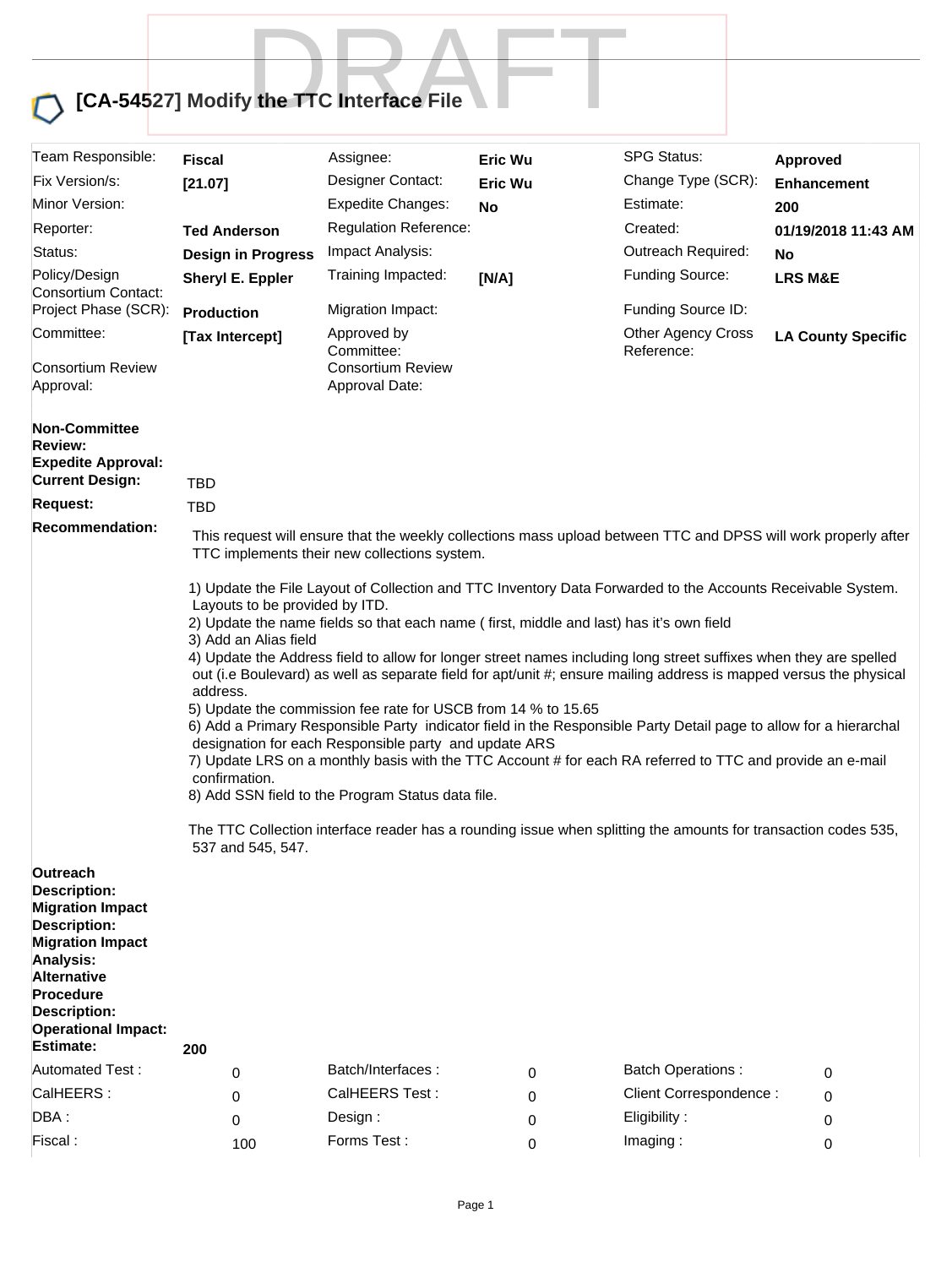| IVR/CC:<br><b>Release Communication</b><br>Support : | Online :<br>Reports:            | 100 | Performance:<br>Reports Test:     |  |
|------------------------------------------------------|---------------------------------|-----|-----------------------------------|--|
| Security:<br>Tech Arch :                             | Special Project :<br>Tech Ops : |     | System Test Support:<br>Training: |  |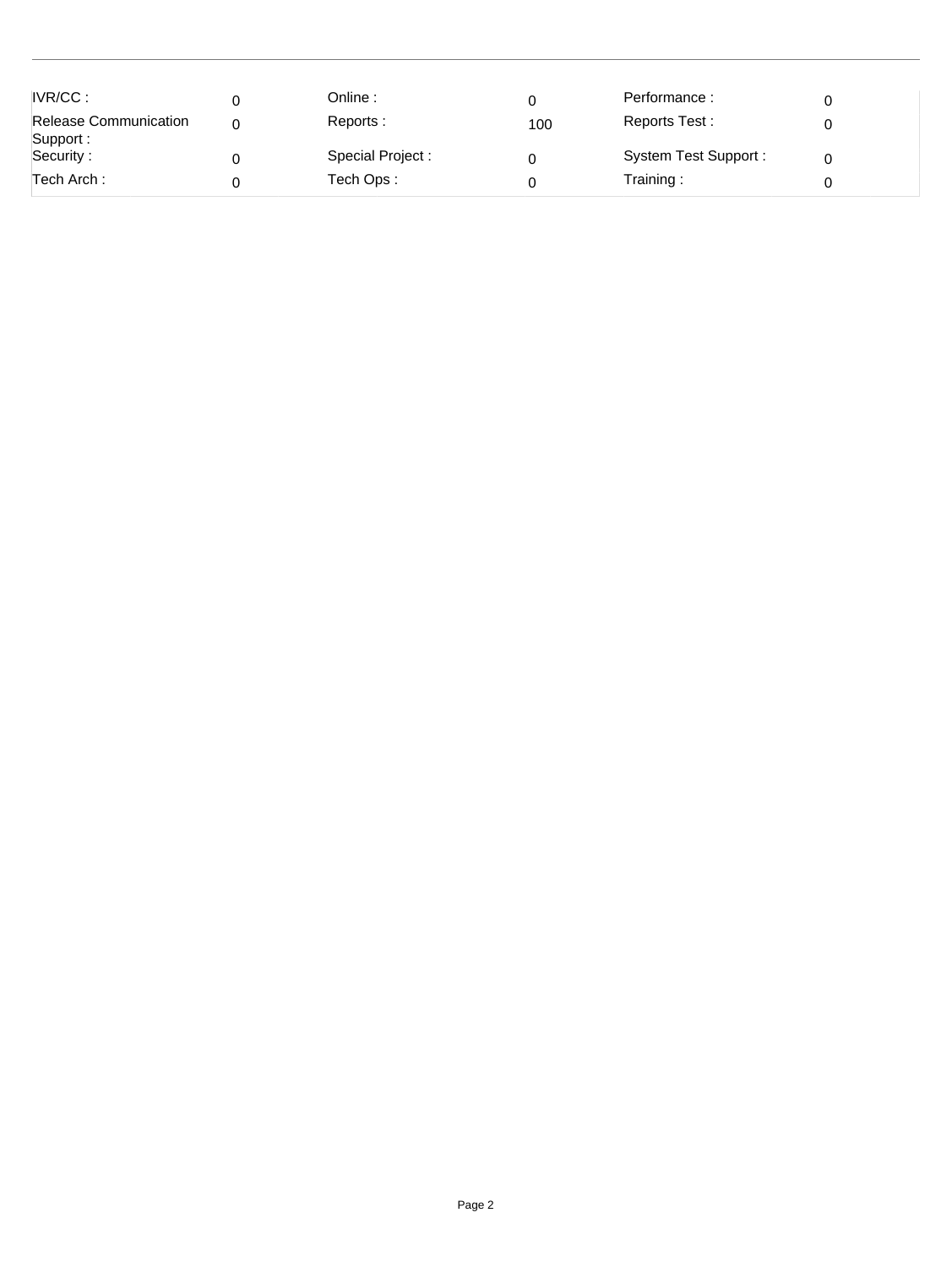## **[CA-216172] Turn On the monthly Treasury Tax Collector (TTC) Referral Batch job for LA County**

| Team Responsible:                                                                                                                                                                                                        | <b>Fiscal</b>                                                                                                                                                                                                                                            | Assignee:                                  | <b>Sidhant Garg</b>                    | <b>SPG Status:</b>                      | Approved            |  |
|--------------------------------------------------------------------------------------------------------------------------------------------------------------------------------------------------------------------------|----------------------------------------------------------------------------------------------------------------------------------------------------------------------------------------------------------------------------------------------------------|--------------------------------------------|----------------------------------------|-----------------------------------------|---------------------|--|
| Fix Version/s:                                                                                                                                                                                                           | [TBD]                                                                                                                                                                                                                                                    | Designer Contact:                          | <b>Sidhant Garg</b>                    | Change Type (SCR):                      | <b>Enhancement</b>  |  |
| Minor Version:                                                                                                                                                                                                           | $20.12$ . $xx$                                                                                                                                                                                                                                           | <b>Expedite Changes:</b>                   | <b>Production</b><br><b>Deployment</b> | Estimate:                               |                     |  |
| Reporter:                                                                                                                                                                                                                | <b>Sidhant Garg</b>                                                                                                                                                                                                                                      | <b>Regulation Reference:</b>               |                                        | Created:                                | 05/06/2020 09:34 AM |  |
| Status:                                                                                                                                                                                                                  | Approved                                                                                                                                                                                                                                                 | Impact Analysis:                           | [N/A]                                  | Outreach Required:                      | <b>No</b>           |  |
| Policy/Design<br>Consortium Contact:                                                                                                                                                                                     | Sheryl E. Eppler                                                                                                                                                                                                                                         | Training Impacted:                         | [N/A]                                  | Funding Source:                         | <b>LRS M&amp;E</b>  |  |
| Project Phase (SCR):                                                                                                                                                                                                     | <b>Production</b>                                                                                                                                                                                                                                        | Migration Impact:                          |                                        | Funding Source ID:                      |                     |  |
| Committee:                                                                                                                                                                                                               | [Collections]                                                                                                                                                                                                                                            | Approved by<br>Committee:                  |                                        | <b>Other Agency Cross</b><br>Reference: |                     |  |
| <b>Consortium Review</b><br>Approval:                                                                                                                                                                                    |                                                                                                                                                                                                                                                          | <b>Consortium Review</b><br>Approval Date: |                                        |                                         |                     |  |
| <b>Non-Committee</b><br>Review:                                                                                                                                                                                          |                                                                                                                                                                                                                                                          |                                            |                                        |                                         |                     |  |
| <b>Expedite Approval:</b>                                                                                                                                                                                                | Approved by Karen Rapponotti on 03/16/2020                                                                                                                                                                                                               |                                            |                                        |                                         |                     |  |
| <b>Current Design:</b>                                                                                                                                                                                                   | CA-214641 Turned off the monthly Treasury Tax Collector (TTC) Referral Batch job for LA County after the order<br>from Federal Government that customers should not be Tax Intercepted as a result of non-payment of debts due<br>to COVID-19 isolation. |                                            |                                        |                                         |                     |  |
| <b>Request:</b>                                                                                                                                                                                                          | Turn on the monthly Treasury Tax Collector (TTC) Referral Batch job for LA County.                                                                                                                                                                       |                                            |                                        |                                         |                     |  |
| <b>Recommendation:</b>                                                                                                                                                                                                   | Do a BSCR to turn on the monthly Treasury Tax Collector (TTC) Batch job.                                                                                                                                                                                 |                                            |                                        |                                         |                     |  |
| Outreach<br><b>Description:</b><br><b>Migration Impact</b><br><b>Description:</b><br><b>Migration Impact</b><br>Analysis:<br><b>Alternative</b><br><b>Procedure</b><br><b>Description:</b><br><b>Operational Impact:</b> |                                                                                                                                                                                                                                                          |                                            |                                        |                                         |                     |  |
| <b>Estimate:</b>                                                                                                                                                                                                         | 0                                                                                                                                                                                                                                                        |                                            |                                        |                                         |                     |  |
| Automated Test:                                                                                                                                                                                                          | 0                                                                                                                                                                                                                                                        | Batch/Interfaces:                          | 0                                      | <b>Batch Operations:</b>                | 0                   |  |
| CalHEERS:                                                                                                                                                                                                                | 0                                                                                                                                                                                                                                                        | CalHEERS Test:                             | 0                                      | Client Correspondence :                 | 0                   |  |
| DBA:                                                                                                                                                                                                                     | 0                                                                                                                                                                                                                                                        | Design :                                   | 0                                      | Eligibility:                            | 0                   |  |
| Fiscal:                                                                                                                                                                                                                  | 0                                                                                                                                                                                                                                                        | Forms Test:                                | 0                                      | Imaging:                                | 0                   |  |
| IVR/CC:                                                                                                                                                                                                                  | 0                                                                                                                                                                                                                                                        | Online:                                    | 0                                      | Performance:                            | 0                   |  |
| <b>Release Communication</b><br>Support:                                                                                                                                                                                 | 0                                                                                                                                                                                                                                                        | Reports:                                   | 0                                      | Reports Test:                           | 0                   |  |
| Security:                                                                                                                                                                                                                | 0                                                                                                                                                                                                                                                        | Special Project :                          | 0                                      | <b>System Test Support:</b>             | 0                   |  |
| Tech Arch:                                                                                                                                                                                                               | 0                                                                                                                                                                                                                                                        | Tech Ops:                                  | 0                                      | Training:                               | 0                   |  |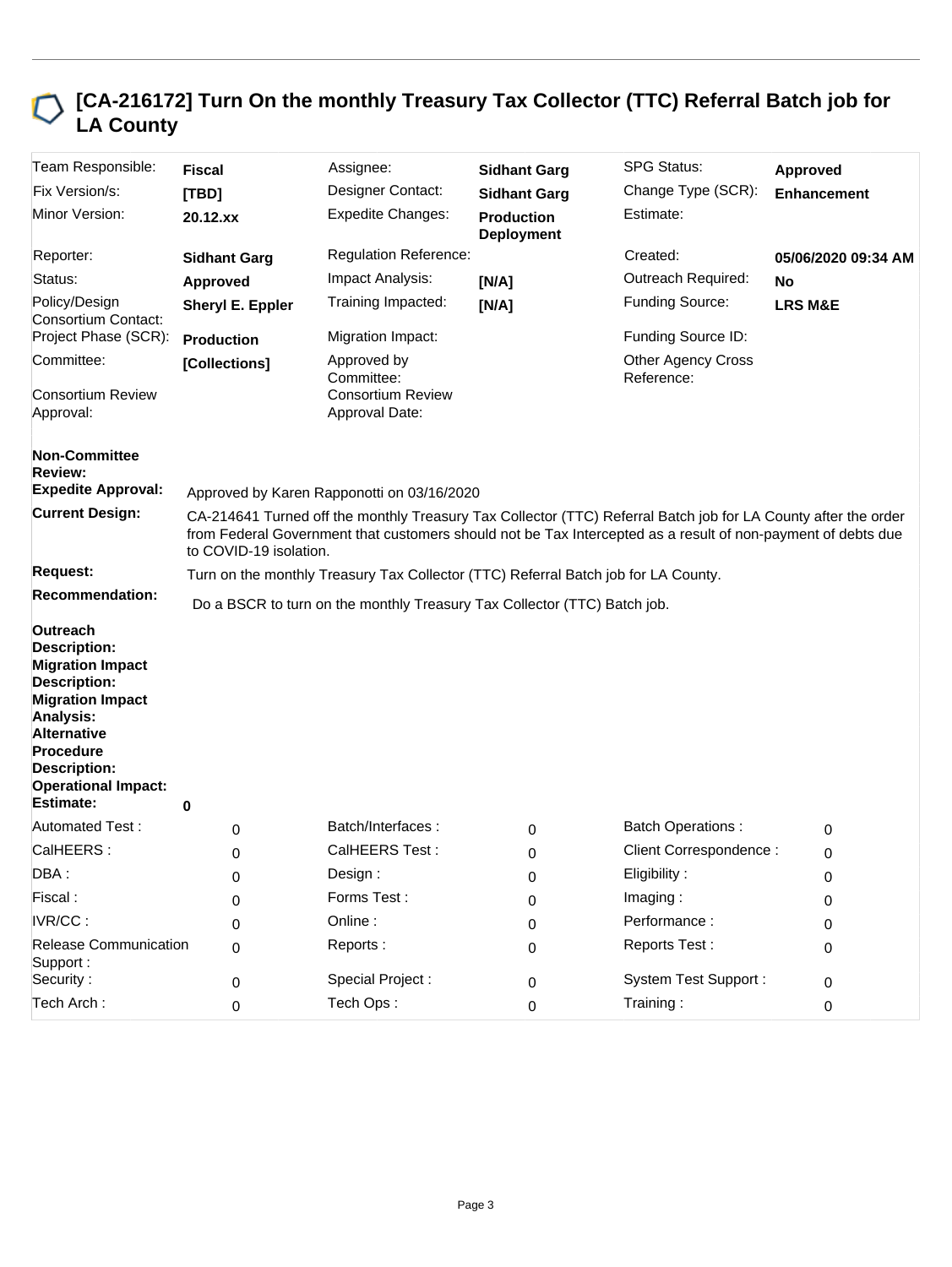## **[CA-219060] Update Outbound WIS Interface for 2021 STS Calendar Cycle Numbers**

| Team Responsible:                                                                                     | <b>Fiscal</b>                                                                                                                                                                                                                                                                                                                                                | Assignee:                                  | <b>Unassigned</b>                      | <b>SPG Status:</b>                      | Approved            |  |  |
|-------------------------------------------------------------------------------------------------------|--------------------------------------------------------------------------------------------------------------------------------------------------------------------------------------------------------------------------------------------------------------------------------------------------------------------------------------------------------------|--------------------------------------------|----------------------------------------|-----------------------------------------|---------------------|--|--|
| Fix Version/s:                                                                                        | [20.11]                                                                                                                                                                                                                                                                                                                                                      | Designer Contact:                          | <b>Jimmy Tu</b>                        | Change Type (SCR):                      | <b>Enhancement</b>  |  |  |
| Minor Version:                                                                                        | 20.12.xx                                                                                                                                                                                                                                                                                                                                                     | <b>Expedite Changes:</b>                   | <b>Production</b><br><b>Deployment</b> | Estimate:                               | 38                  |  |  |
| Reporter:                                                                                             | Jimmy Tu                                                                                                                                                                                                                                                                                                                                                     | <b>Regulation Reference:</b>               |                                        | Created:                                | 08/24/2020 02:55 PM |  |  |
| Status:                                                                                               | <b>Design in Progress</b>                                                                                                                                                                                                                                                                                                                                    | Impact Analysis:                           |                                        | Outreach Required:                      |                     |  |  |
| Policy/Design<br>Consortium Contact:                                                                  | Sheryl E. Eppler                                                                                                                                                                                                                                                                                                                                             | Training Impacted:                         |                                        | Funding Source:                         | <b>C-IV M&amp;O</b> |  |  |
| Project Phase (SCR):                                                                                  | <b>Production</b>                                                                                                                                                                                                                                                                                                                                            | Migration Impact:                          | <b>Yes</b>                             | Funding Source ID:                      |                     |  |  |
| Committee:                                                                                            | [Tax Intercept]                                                                                                                                                                                                                                                                                                                                              | Approved by<br>Committee:                  |                                        | <b>Other Agency Cross</b><br>Reference: | CIV-106327          |  |  |
| <b>Consortium Review</b><br>Approval:                                                                 |                                                                                                                                                                                                                                                                                                                                                              | <b>Consortium Review</b><br>Approval Date: |                                        |                                         |                     |  |  |
| <b>Non-Committee</b><br>Review:<br><b>Expedite Approval:</b><br><b>Current Design:</b>                |                                                                                                                                                                                                                                                                                                                                                              | Karen Rapponotti - Approved - 11/09/2020   |                                        |                                         |                     |  |  |
|                                                                                                       | On a weekly basis, the C-IV System sends a Tax Intercept file to the Welfare Intercept System (WIS), and<br>pulls a file back via the Tumbleweed Server. The outbound file that the C-IV System sends to WIS is named<br>WIS.UPDATE.COxx.yywk<br>$xx =$ county number<br>$vy = current year$<br>$wk =$ assigned number for that week (as assigned by $TOP$ ) |                                            |                                        |                                         |                     |  |  |
|                                                                                                       |                                                                                                                                                                                                                                                                                                                                                              |                                            |                                        |                                         |                     |  |  |
| <b>Request:</b>                                                                                       | Annually, WIS sends an updated 'CDSS Welfare Intercept System Weekly Tumbleweed STS Calendar' to identify<br>the 'wk' as assigned by TOP. This calendar must be loaded into the C-IV System to automatically populate the<br>field in our outbound file.                                                                                                     |                                            |                                        |                                         |                     |  |  |
| <b>Recommendation:</b>                                                                                | *** No Impact to End User ***                                                                                                                                                                                                                                                                                                                                |                                            |                                        |                                         |                     |  |  |
|                                                                                                       | 1) Update the WIS Week Cycle Number lookup table (CT 2701) with the 2021 cycle numbers provided by WIS.<br>The cycle numbers will be included in the attached "2021 DSS STS Chart" spreadsheet.                                                                                                                                                              |                                            |                                        |                                         |                     |  |  |
|                                                                                                       | 2) Update the TOP Cycle Number and the corresponding Quarter Begin Month information in lookup table (CT<br>2701) with the 2021 cycle numbers provided by WIS.                                                                                                                                                                                               |                                            |                                        |                                         |                     |  |  |
|                                                                                                       | 3) Populate the run dates for FNS 209 report for each quarter listed below in the reference column 5 for category<br>2701:<br>a. Jan-Mar 2021 - 4/9/2021<br>c. Apr-Jun 2021 - 7/9/2021<br>d. Jul-Sep 2021 - 10/8/2021<br>e. Oct-Dec 2021 - 1/7/2022                                                                                                          |                                            |                                        |                                         |                     |  |  |
| Outreach                                                                                              |                                                                                                                                                                                                                                                                                                                                                              |                                            |                                        |                                         |                     |  |  |
| <b>Description:</b><br><b>Migration Impact</b><br><b>Description:</b>                                 | No impact to LA county as they use their own Treasury and Tax Collector (TTC) interface. However, these 2021<br>STS Calendar Cycle Numbers will need to be migrated for the C-IV Counties and have been accounted for under<br>CalSAWS DDID 1787 and 1970.                                                                                                   |                                            |                                        |                                         |                     |  |  |
| <b>Migration Impact</b><br>Analysis:<br><b>Alternative</b><br><b>Procedure</b><br><b>Description:</b> | Accounted for in SOR                                                                                                                                                                                                                                                                                                                                         |                                            |                                        |                                         |                     |  |  |
| <b>Operational Impact:</b><br><b>Estimate:</b>                                                        | 38                                                                                                                                                                                                                                                                                                                                                           |                                            |                                        |                                         |                     |  |  |